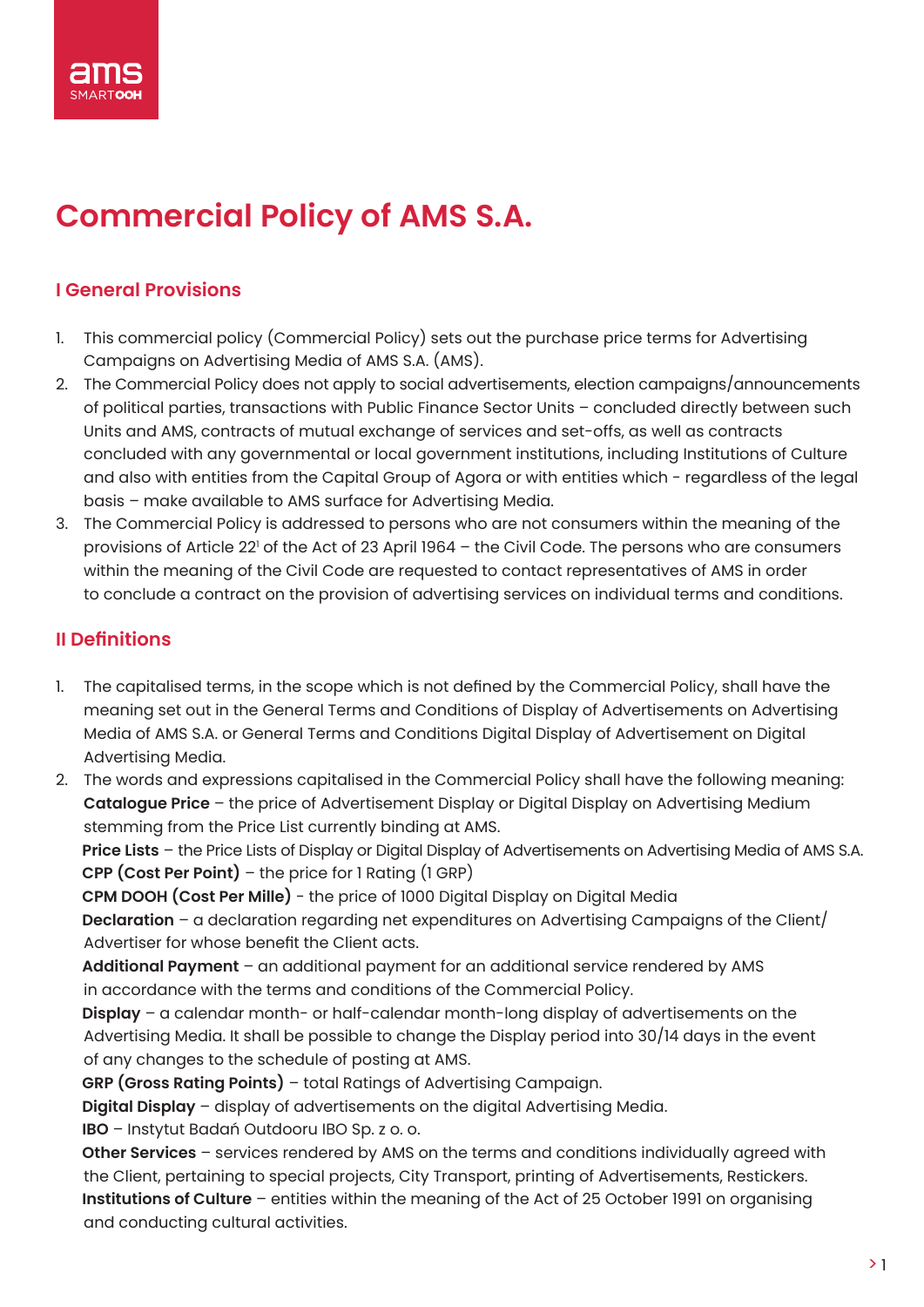**Public Finance Sector Units** – entities within the meaning of the Act of 27 August 2009 on public finance, in particular: Central Bodies of Governmental Administration, Territorial Government Units, other categories of units of the public finance sector, excluding enterprises, banks and commercial law companies.

**Advertising Campaign** – the service consisting in Advertisement Display and/or Digital Display and/or Other Services rendered by AMS on the basis of an Order.

**Client** – an entity that concludes with AMS an Order to perform an Advertising Campaign. **Multiformat** – an Advertising Campaign that is executed on various types of Advertising Media and various formats during one Display.

**Advertising Media** –advertising media, on which AMS displays or digital displays Advertisements. **General Terms and Conditions** – General Terms and Conditions of Advertisement Display on Advertising Media of AMS S.A.

**General Digital Terms and Conditions** – General Terms and Conditions of Advertisement Display on Digital Advertising Media of AMS S.A.

**Outdoor Track** – a study of visibility of Advertising Media performed by IBO based on Route methodology. **Package** – an option of purchasing an Advertising Campaign when the Client receives specified viewers on the Advertising Media selected by AMS in such a way as to optimise the reach and to be evenly distributed in the areas of agglomerations covered by Outdoor Track study. A Package involves limited Selection.

**Product** – an option of purchasing an Advertising Campaign when the Client receives a set of commercial services dedicated to the target group of Campaign recipients. A Product is not subject to Selection.

**Bands** – 10 categories of Advertising Media with a specific audience expressed with the parameter of the number of contacts – VAC (P1-P10).

**Discount** – each decrease in the price of Advertising Display in line with the terms and conditions of the Commercial Policy.

**Rating** – number of contacts of Advertising Media equal to 1% of population covered by Outdoor Track study, aged 15-65.

**Advertiser** – an entity whose goods or services are the subject matter of the Advertisement. **Annual Framework Contract** – a contract concluded by and between the Client and AMS for the performance of Advertising Campaigns in a given calendar year, setting out material commercial terms and conditions.

**Net Advertising Campaign Expenditure** – amounts invoiced by AMS, taking into account due discounts and additional payments for the services of an Advertising Campaign, including expenditure on account of the remuneration for Other Services, net of VAT, except the contractual penalty for withdrawing from the Order stipulated in the General Terms and Conditions.

**Annual Net Expenditure** – Net Advertising Campaign Expenditure, including amounts invoiced on account of the remuneration for Other Services, net of VAT. Annual Net Expenditure pertains to Advertising Campaigns performed in a given calendar year.

**Exclusivity** – Display of Advertisements of one Advertiser on all Advertising Media of Citylight type mounted on a single bus/tram shelter or on a single advertising column.

**Sector Exclusivity** – Display or Digital Display of Advertisements of one Advertiser on Advertising Media of Citylight type mounted on a single bus/tram shelter or on a single advertising column, excluding any display on a given shelter or column of Advertisements for goods or services of the same type.

**VAC (Visibility Adjusted Contacts)** – the scale of audience of an Advertising Medium expressed with the number of contacts, specified in the Outdoor Track study performed by IBO.

**Selection** – an individual choice of Advertising Media made by the Client, on the basis of a pool of available Advertising Media presented by AMS.

**Order** – a contract whose subject is Advertisement Display and/ or Digital Display and/or Other Services (or any other separate arrangement, including any arrangement made by e-mail)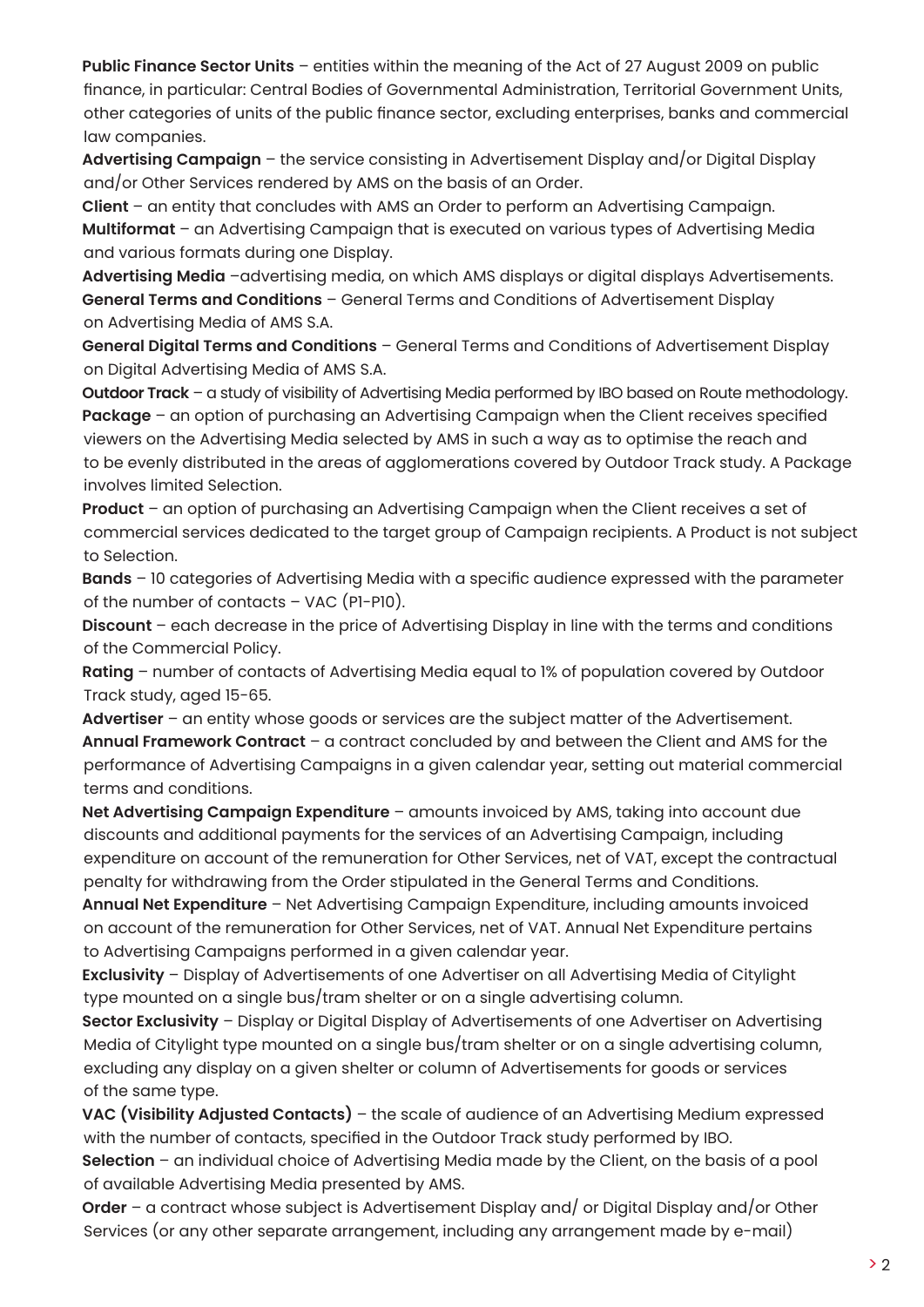concluded in writing, in electronic form or with the use of a simple (not qualified) electronic signature by and between the Client and AMS, which sets out depending on option of purchasing an Advertising Campaign: the subject of the Advertisement, period of the Advertising Campaign, number and type of Advertising Media, number of Digital Display and the net remuneration.

# **III Advertising Campaign purchase options**

- 1. The Commercial Policy and the Price List, each time posted on the website of AMS, shall specify the available Advertising Campaign purchase options.
- 2. AMS reserves itself the right to amend the adopted purchase options and to temporarily limit the availability of the selected purchase options.
- 3. The remuneration rates published in the Price Lists. The value of Orders is calculated based on proper Price Lists applicable on the day on which the estimate is made for a given Advertising Campaign.
- 4. The Order value shall be calculated based on the Price List effective on the day on which the estimate of a given Advertisement Campaign is made.
- 5. The Advertising Campaign purchase at AMS shall be made according to the following options:
	- a) Purchasing an Advertising Campaign based on the Price List shall mean that the Client shall have the right to make a Selection of Advertising Media as per all the Advertising Media offered by AMS provided that they are available.
	- b) Purchasing an Advertising Campaign as a Package shall mean that the Client receives specific viewers as per the Advertising Media selected by AMS in such a way as to optimise the reach and to be evenly distributed in the areas of agglomerations covered by Outdoor Track study.
	- c) Purchasing an Advertising Campaign as a Product shall mean that the Client receives a set of advertising services dedicated to the target group of Campaign recipients.
- 6. The amount of the remuneration due to AMS on account of performing Other Services shall each time be agreed as a result of individual negotiations with the Client.

# **IV Principles of calculating the Additional Payments and Discounts**

- 1. The amount of remuneration due to AMS on account of the performance of an Advertising Campaign shall be subject to Additional Payments and Discounts on the terms and conditions set out in the Commercial Policy.
- 2. In the event of purchasing an Advertising Campaign, the price published in the Price List shall be increased – first of all – by any Additional Payments due. Each successive Additional Payment shall be calculated based on the sum following the previous Additional Payment. The amount calculated in this manner shall be then decreased by any Discounts the Client is entitled to. Each successive Discount shall be calculated based on the amount that remains after the deduction of the previous Discount.

# **V Additional Payments**

- 1. The following Additional Payments shall be added to the Advertisement Display or Digital Display prices:
	- a) Additional Payment for Exclusivity it shall amount to 100% of the price list value of a Display or Digital Display on all Advertising Media on a given shelter or advertising column, subject to Exclusivity.
	- b) Additional Payment for Sector Exclusivity it shall amount to 50% of the price list value of a Display or Digital Display on all Advertising Media on a given shelter or advertising column, subject to Sector Exclusivity.
	- c) Additional Payment for placing Advertisement for an alcoholic beverage it shall amount to 11.11% of the price list value of a Display or Digital Display of Advertisements for an alcoholic beverage.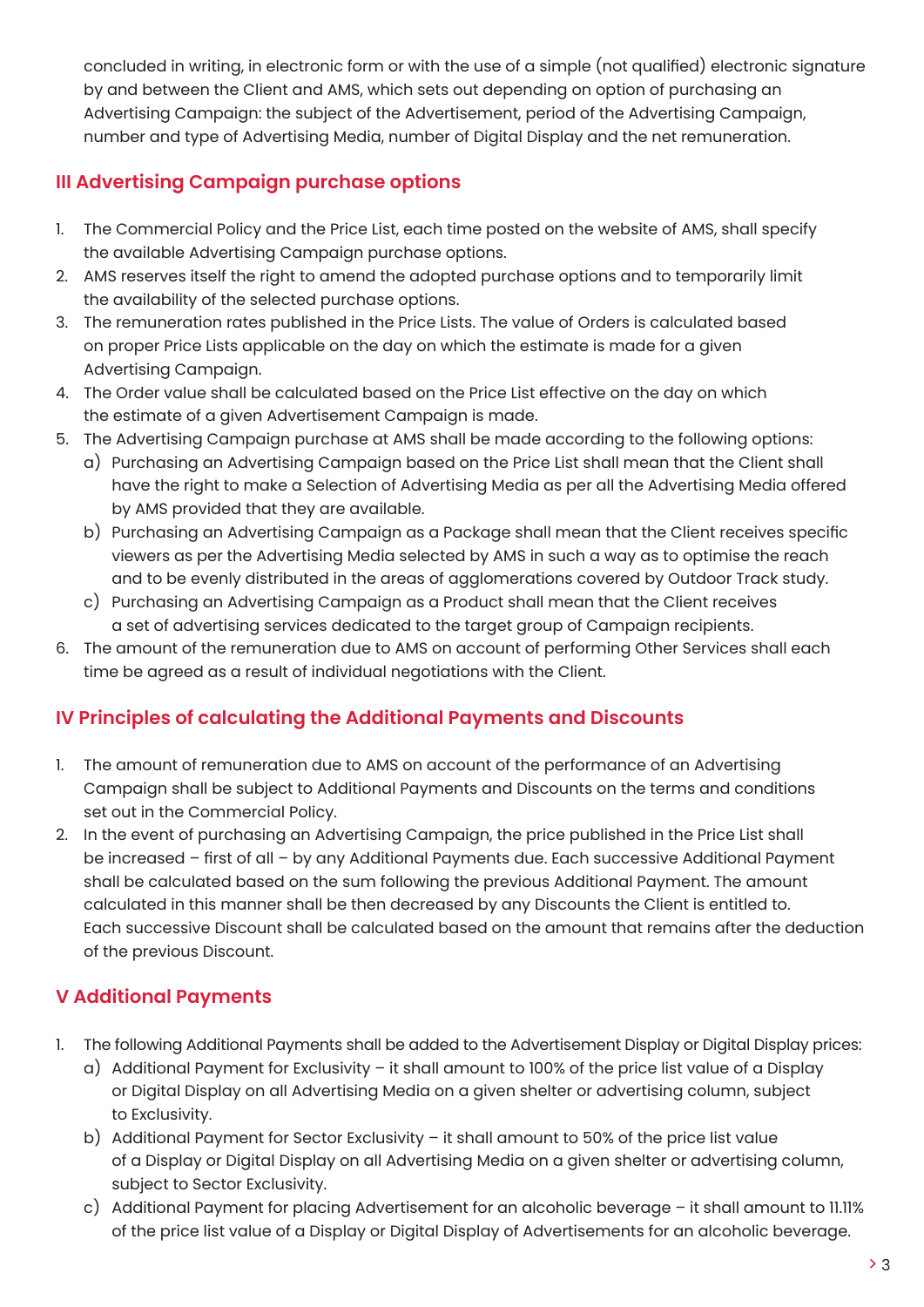## **VI Discounts**

- 1. AMS may grant the Client the following discounts:
	- a) Discount for Advertiser expenditure,

| declared expenses in PLN | discount level          |
|--------------------------|-------------------------|
| $\leq 49000$             | 1.0%                    |
| 50 000 - 99 999 zł       | 1,5%                    |
| 100 000 - 199 999 zł     | 2,0%                    |
| 200 000 - 299 999 zł     | 2,5%                    |
| 300 000 - 399 999 zł     | 3,0%                    |
| 400 000 - 499 999 zł     | 3,5%                    |
| 500 000 - 599 999 zł     | 4,0%                    |
| 600 000 - 699 999 zł     | 4,5%                    |
| 700 000 - 799 999 zł     | 5,0%                    |
| 800 000 - 899 999 zł     | 5,5%                    |
| 900 000 - 999 999 zł     | 6,0%                    |
| 1000 000 - 1499 999 zł   | 6,5%                    |
| 1500 000 - 1999 999 zł   | 7,0%                    |
| 2000 000 - 2999 999 zł   | 7,5%                    |
| ≥ 3 000 000              | subject to negotiations |

#### Discount for Advertiser expenditure

## b) Agency Discount,

#### Agency Discount

| declared expenses in PLN | discount level |
|--------------------------|----------------|
| $\leq$ 999 999 zł        | 3.0%           |
| 1000 000 - 2999 999 zł   | 5,0%           |
| $3000000 - 4999998$      | 7,0%           |
| 5000000 - 8999999 zł     | 10,0%          |
| $900000 - 13999997$      | 13,0%          |
| $\geq$ 14 000 000        | 15,0%          |

c) Conditional Discount,

## Conditional Discount

 **subject to negotiations**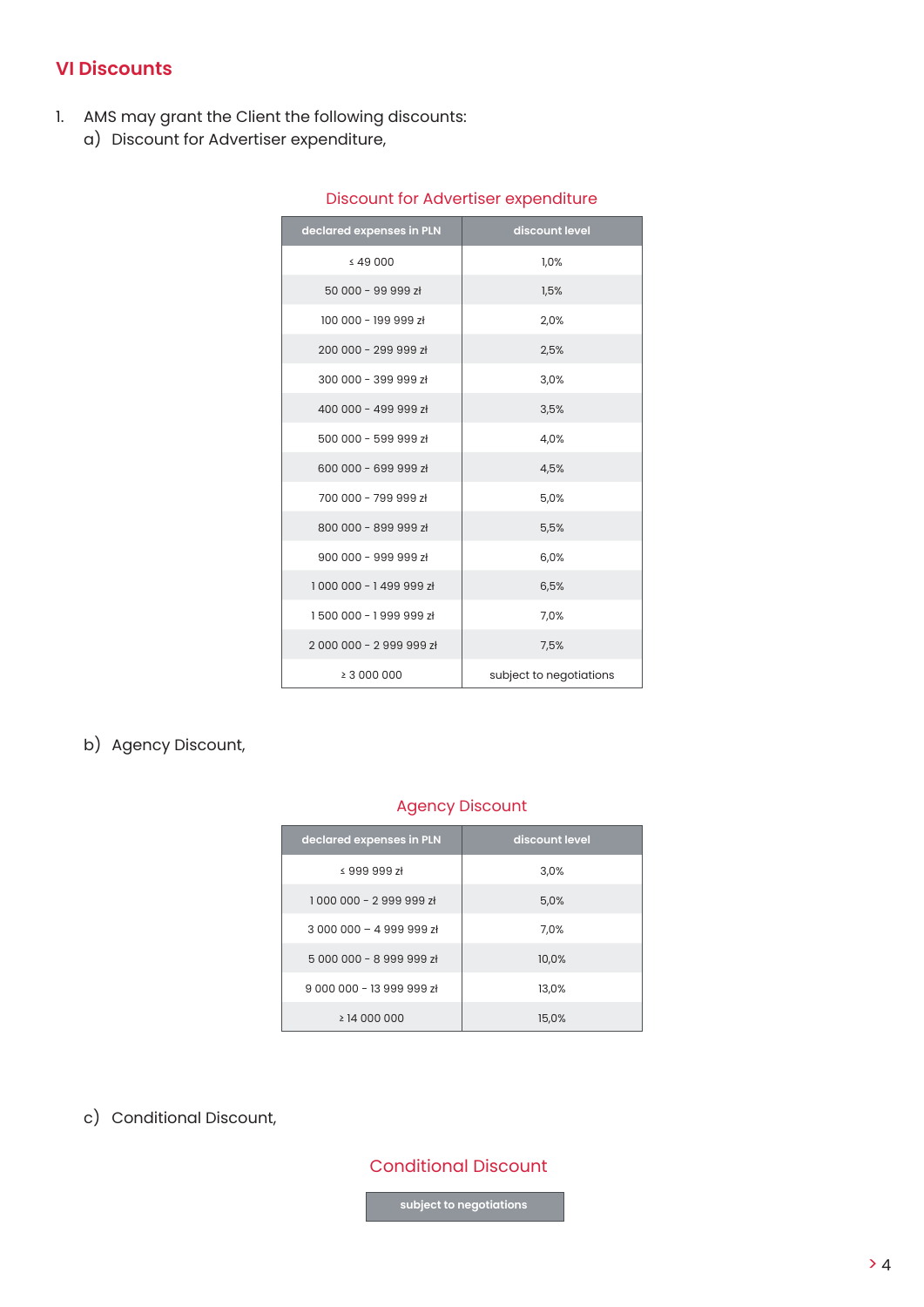- 2. Discount for Advertiser expenditure is granted to the Client provided that the given Client, by the last day of February of a given calendar year, submits the Declaration regarding net expenditures of a given Client or Advertisers for whose benefit the Client acts, and it acts in line with the Declaration. The Discount for Advertiser expenditure is granted also based on the actual annual expenditure of the Client/Advertiser.
- 3. Should the Declaration submitted by the Client pertain to more than one Advertiser, only the declared net expenditure of that Advertiser shall be taken into account in order to determine the Discount for annual expenditure for a given Advertiser.
- 4. The amount of Discount for Advertiser expenditure for Clients who failed to submit the Declaration shall be calculated progressively, in accordance with the discount table included in the Commercial Policy. The progressive method of calculation of the Discount for Advertiser expenditure shall mean that the amount of Discount for successive Advertising Campaigns shall be calculated on the basis of the sum of net expenditure for a planned Advertiser Campaign and the campaigns already performed since 1 January of given calendar year.
- 5. The performance of the Declaration shall mean meeting the declared Annual Net Expenditure. Should the Declaration not be performed, AMS shall have the right to demand that the Client reimburse or adjust the Discount for Advertiser expenditure. Reimbursement or adjustment of the Discount for Advertiser expenditure shall be made via correction of invoices for each Order covered by a Discount for Advertiser expenditure, in accordance with item 7.8 of the Commercial Policy.
- 6. Agency Discount is granted solely to a Client that is a media house or an advertising agency.
- 7. The Agency Discount is granted provided that the Client, by the last day of February of given calendar year , submits the Declaration and it acts in line with the Declaration. The Agency Discount is granted also based on the actual annual expenditure of the Client. Advertising agencies or media houses may jointly declare expenditure, however in such a case the consequences of incurring Annual Net Expenditure below or above the amount jointly declared shall pertain to all the Clients that jointly submitted their Declaration.
- 8. The amount of the Agency Discount shall be calculated progressively, in accordance with the discount table included in the Commercial Policy. The progressive method of calculation of the Agency Discount shall mean that the amount of Agency Discount for successive Advertising Campaigns shall be calculated on the basis of the sum of net expenditure for a planned Client Campaign and the campaigns already performed since 1 January of a given calendar year.
- 9. The performance of the Declaration shall mean meeting the declared Annual Net Expenditure. Should the Declaration not be performed, AMS shall have the right to demand that the Client reimburse or adjust the Agency Discount to reimburse or adjust the Agency Discount. Reimbursement or adjustment of the Agency Discount shall be made via correction of invoices for each Order covered by the Agency Discount, in accordance with item 7.8 of the Commercial Policy.
- 10. The Conditional Discount shall be granted based on individual negotiations conducted with the Client, and its amount shall depend on, among others, the type of Media on which a given Advertising Campaign is to be performed, Other Services performed in connection with a given Advertising Campaign, the period in which a given Advertising Campaign is to be organised and the type of business conducted by the Advertiser.
- 11. For the purpose of calculation of discounts due to the Client/Advertiser, AMS shall take into account the Net Advertising Campaign Expenditure, including Other Services performed at AMS by a given Client/Advertiser in the period from 1 January to 31 December of given calendar year.

# **VII Final provisions**

1. All the commercial arrangements made in the course of negotiations as well as the content of the Order, framework contracts and arrangements made by e-mail as well as any information and data received by the parties due to their conclusion shall constitute business secret within the meaning of the Act of 16 April 1993 on combatting unfair competition, and may not be disclosed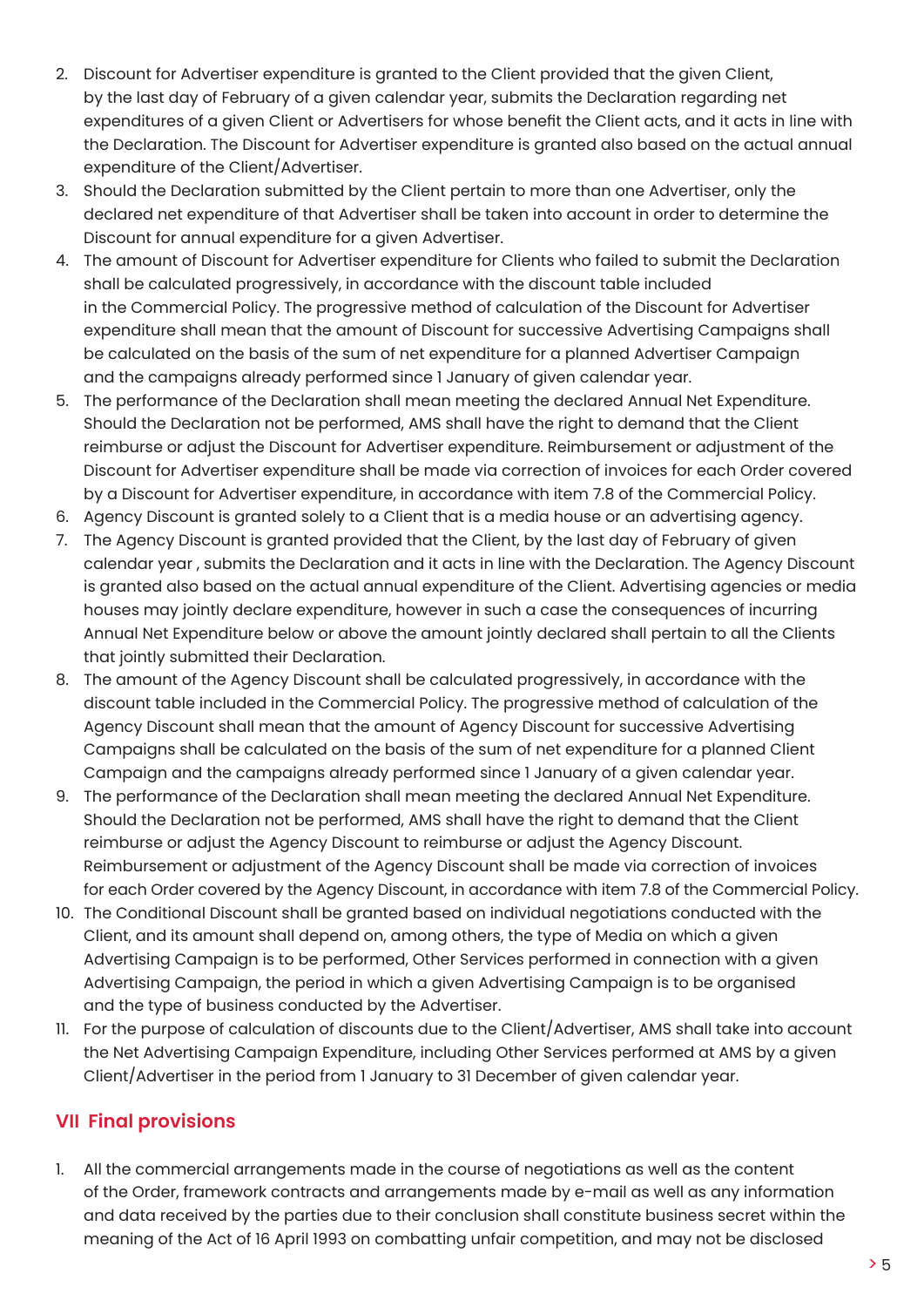to any third parties without prior written consent of the party they pertain to, unless they are commonly known or if the obligation to disclose them stems from the provisions of binding law or a final decision of the court or administration body, or the disclosing is connected with performing the transparency audit of the executed Commercial Policy.

- 2. AMS shall have the right to perform a quarterly verification of whether the Clients/Advertisers met the declared Annual Net Expenditure.
- 3. If in the course of the quarterly verification AMS observes any circumstances which may threaten the performance of the provisions of the Annual Framework Contract (if such a contract was concluded) and the Declarations submitted by the Client, AMS shall have the right to amend the commercial terms and conditions agreed beforehand for the subsequent quarters of given calendar year, and it shall take as the basis for Annual Net Expenditure the value in the band between the expenditure estimated pro rata to the relation of the actually incurred expenditure to the declared Annual Net Expenditure at the end of a given quarter, calculated cumulatively from the beginning of the year, and the value ensuing from the actually made expenditure.
- 4. Following the termination of given calendar year , AMS shall verify the Annual Net Expenditure actually made by Clients/Advertisers in a given year, and it shall issue proper correction invoices.
- 5. Based on the actual Annual Net Expenditure AMS shall set out the commercial terms and conditions the Client/Advertiser is entitled to in accordance with the Commercial Policy, and based on that it shall calculate the amount by which the value of Orders shall be corrected.
- 6. Should the Client/Advertiser make actual Annual Net Expenditure lower than the declared amount, AMS shall have the right to request that the Client reimburse or adjust the granted Discounts, in accordance with items 6.5 and 6.9 of the Commercial Policy. The Client shall pay the complementary remuneration within 30 days of receipt of a correction invoice from AMS.
- 7. Should the declared Annual Net Expenditure be increased or should the Annual Net Expenditure exceed the declared amount, AMS and the Client, at the request of the Client, may agree new commercial terms and conditions, however the negotiated commercial terms and conditions may not be more advantageous for the Client/Advertiser than it would ensue from the currently binding Commercial Policy.
- 8. If in line with the agreements made under items 7.7 above the Client shall be entitled to the discount due/reimbursement, the settlement shall be made based on the correction invoice issued by AMS.
- 9. If in the course of a calendar year the Client, who in its own name and for the benefit of the Advertiser purchases Advertising Campaigns, changes, the amount of Net Advertising Campaign Expenditure of a given Advertiser incurred through the intermediary of the previous Client in given calendar year shall be summed with the Expenditure made through the intermediary of a new Client, provided that the above arrangement does not lead to any divergence from the provisions of the Commercial Policy.

# **VIII Term of the Commercial Policy and amendment hereto**

- 1. This Commercial Policy and the Price List shall enter into force on 1 January 2022 and they shall be effective until 31 December 2022, subject to item 7.11 of the Commercial Policy.
- 2. In the event of any conflict of the provisions of the Commercial Policy with the provisions of the General Terms and Conditions of Display of Advertisements on Advertising Media of AMS S.A., or General Terms and Conditions of Digital Display of Advertisement on Digital Advertising Media the provisions of the Commercial Policy shall apply.
- 3. Any amendments to the Commercial Policy and/or the Price List shall be made in the event of: a) amendments to the provisions of law which significantly affect the possibility to Display Advertisements or in any other material way amend the principles of doing business on the media market or require an amendment to the currently binding terms and conditions